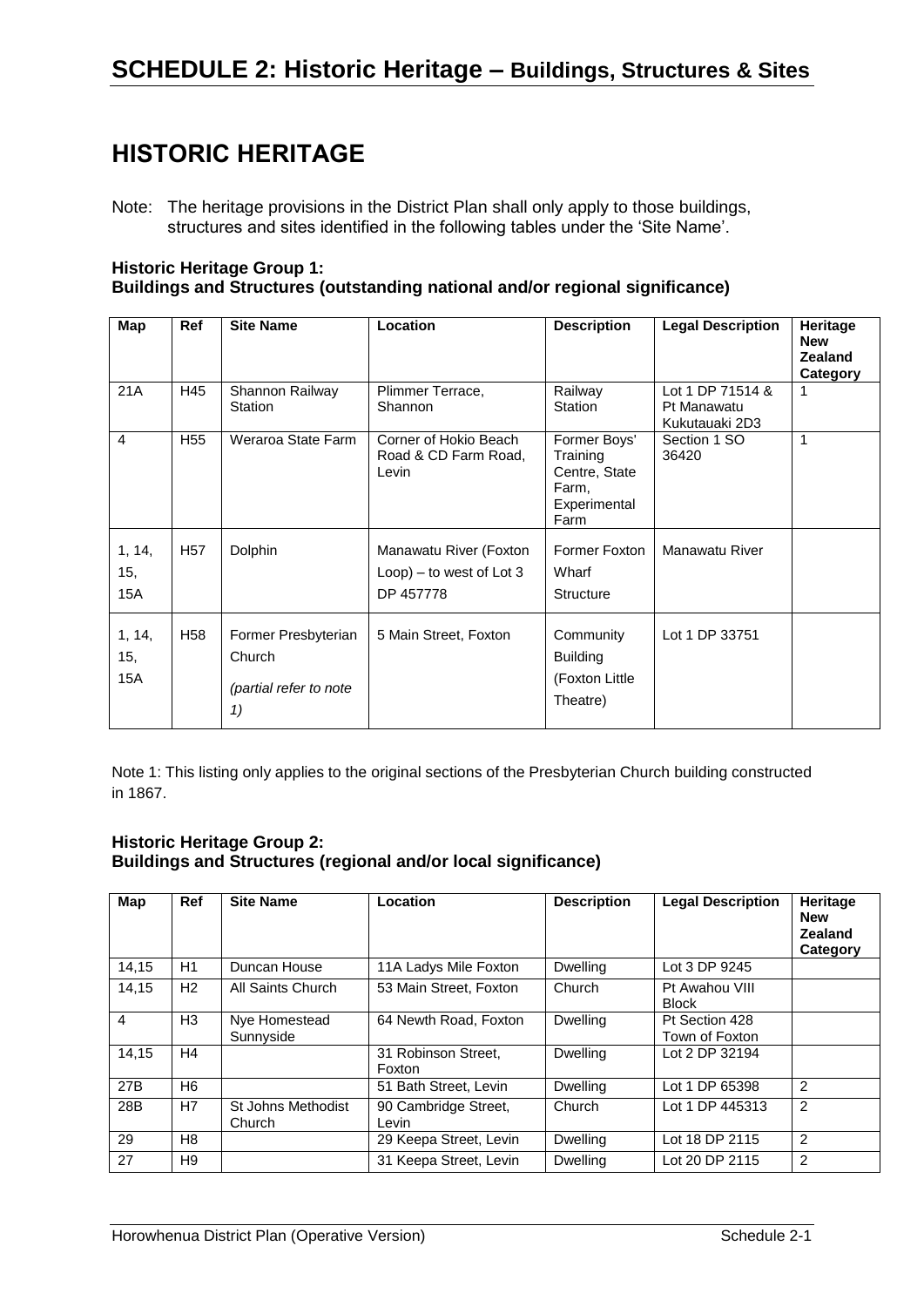# **SCHEDULE 2: Historic Heritage – Buildings, Structures & Sites**

| <b>Map</b>      | <b>Ref</b>       | <b>Site Name</b>                                   | Location                                                 | <b>Description</b>                           | <b>Legal Description</b>                                           | <b>Heritage</b><br><b>New</b><br><b>Zealand</b><br>Category |
|-----------------|------------------|----------------------------------------------------|----------------------------------------------------------|----------------------------------------------|--------------------------------------------------------------------|-------------------------------------------------------------|
| 28B             | H <sub>10</sub>  | Thompson House                                     | 4 Kent Street, Levin                                     | Cultural<br>Centre                           | Lots 1 & 2 DP<br>45727 Sections 3,<br>5 Blk XVIII Town of<br>Levin | 2                                                           |
| 27A             | H11              | Former Bank of<br>Australasia                      | Corner of Queen Street &<br><b>Bristol Street, Levin</b> | Commercial<br><b>Building</b>                | Pt Section 12 Blk<br>IX Town of Levin                              | $\overline{2}$                                              |
| $\overline{25}$ | $\overline{H13}$ |                                                    | 8 Roslyn Road, Levin                                     | Dwelling                                     | Lot 2 DP 66276                                                     | $\overline{2}$                                              |
| 27              | H14              |                                                    | 1 Victoria Street, Levin                                 | Dwelling                                     | Pt Lots 1 & 2 DP<br>2142                                           | $\overline{2}$                                              |
| 27A             | H <sub>15</sub>  | Horowhenua College<br>Main Building                | 65-73 Weraroa Road,<br>Levin                             | Secondary<br>School                          | Lot 2 DP 329514                                                    | $\overline{2}$                                              |
| 27A             | H17              | Walkley Homestead                                  | 120A Weraroa Road,<br>Levin                              | Dwelling                                     | Lot 2 DP 466079                                                    | $\overline{2}$                                              |
| 28B             | H <sub>18</sub>  |                                                    | 94 Winchester Street,<br>Levin                           | Dwelling                                     | Lot 1 DP 67353                                                     | $\overline{2}$                                              |
| 28              | H <sub>19</sub>  | Naumai                                             | 1 Winslow Place, Levin                                   | Dwelling                                     | Lot 1 DP 67637                                                     | $\overline{c}$                                              |
| 37              | H <sub>20</sub>  | <b>War Memorial</b><br>Sarcophagus                 | Honi Taipua Street,<br>Manakau                           | Memorial                                     | Rly I.D. 56166<br>Land Plan 2982                                   | $\overline{2}$                                              |
| 37              | H <sub>21</sub>  | Former Manakau<br>Post Office                      | 33 Honi Taipua Street,<br>Manakau                        | Part Dwelling<br>& Part<br>Commercial        | Lot 2 DP 81871                                                     | $\overline{2}$                                              |
| 37              | H <sub>22</sub>  | Manakau School                                     | Mokena Kohere Street,<br>Manakau                         | Primary<br>School                            | Sections 32-37<br>Township of<br>Manakau                           | $\overline{2}$                                              |
| 37              | H <sub>23</sub>  | <b>St Andrews Church</b>                           | 23 Mokena Kohere<br>Street, Manakau                      | Church                                       | Section 38 DP 420                                                  | $\overline{2}$                                              |
| 37              | H <sub>25</sub>  | <b>Former Methodist</b><br>Church                  | 1104 State Highway 1,<br>Manakau                         | Part Dwelling<br>& Part<br>Commercial        | Pt Lot 15 DP 415                                                   | $\overline{2}$                                              |
| 22              | H <sub>26</sub>  | Mangahao Hydro<br><b>Electric Power</b><br>Station | Mangahao Road,<br>Mangahao                               | Power<br>Generation<br>Station and<br>Museum | Sections 11, 12 &<br>17 Pt Sections 1,<br>6, 8, 10 & 11 DP<br>457  | $\overline{2}$                                              |
| 22              | H <sub>27</sub>  |                                                    | 12 Blackwood Drive,<br>Mangaore Village                  | Dwelling                                     | Lot 12 DP 71908                                                    | $\overline{2}$                                              |
| 22              | H <sub>28</sub>  |                                                    | 1 Hay Street Mangaore                                    | Dwelling                                     | Lot 1 DP 71906                                                     | $\overline{2}$                                              |
| 22              | H <sub>29</sub>  |                                                    | 2 Hay Street, Mangaore                                   | Dwelling                                     | Lot 2 DP 71906                                                     | $\overline{c}$                                              |
| 22              | H <sub>30</sub>  | Staff Hostel                                       | 3 Hay Street, Mangaore                                   | Dwelling                                     | Lot 3 DP 71906                                                     | 2                                                           |
| 22              | H31              |                                                    | 17 Petticoat Lane,<br>Mangaore Village                   | <b>Dwelling</b>                              | Lot 17 DP 71908                                                    | $\overline{2}$                                              |
| 22              | H32              |                                                    | 18 Petticoat Lane,<br>Mangaore                           | Dwelling                                     | Lot 18 DP 71908                                                    | $\overline{2}$                                              |
| 34,35           | H33              | St John the Baptist<br>Church                      | 7 Muhunoa East Road,<br>Levin                            | Church                                       | Pt Section 6 Town<br>of Ohau (SO<br>12978)                         | $\overline{2}$                                              |
| $\overline{7}$  | H34              | Old Kuku Dairy<br>Factory                          | 652 State Highway 1,<br><b>Kuku</b>                      | Tui Trading<br>Co Shop                       | Lot 4 DP 73189                                                     | $\overline{2}$                                              |
| $\overline{c}$  | H35              | Opiki Suspension<br><b>Bridge</b>                  | Near Rangitane Road<br>(State Highway 56), Opiki         | Disused<br><b>Bridge</b>                     | Lot 1 DP 27040                                                     | 2                                                           |
| $\overline{2}$  | H36              | <b>Tane Flaxmill</b><br>remains                    | Near Rangitane Road<br>(State Highway 56), Opiki         | Mill remains                                 | Pt Lot 1 DP 9314                                                   | $\overline{2}$                                              |
| $\overline{c}$  | H37              | Akers Homestead                                    | Opiki Road (State<br>Highway 56), Opiki                  | Dwelling                                     | Pt Lot 1 DP 10283                                                  |                                                             |
| $\overline{2}$  | H37              | Akers Homestead                                    | Opiki Road (State<br>Highway 56), Opiki                  | Woolshed                                     | Pt Lot 1 DP 10283                                                  |                                                             |
| 21A             | H38              | Club Hotel                                         | 2 Ballance Street,<br>Shannon                            | Stables and<br>Hotel                         | Lot 271 DP 368 &<br>Lot 272 DP 368                                 | 2 (stables<br>only)                                         |
| 21A             | H39              |                                                    | 55 Bryce Street,<br>Shannon                              | <b>Dwelling</b>                              | Lot 363 DP 368                                                     | $\overline{2}$                                              |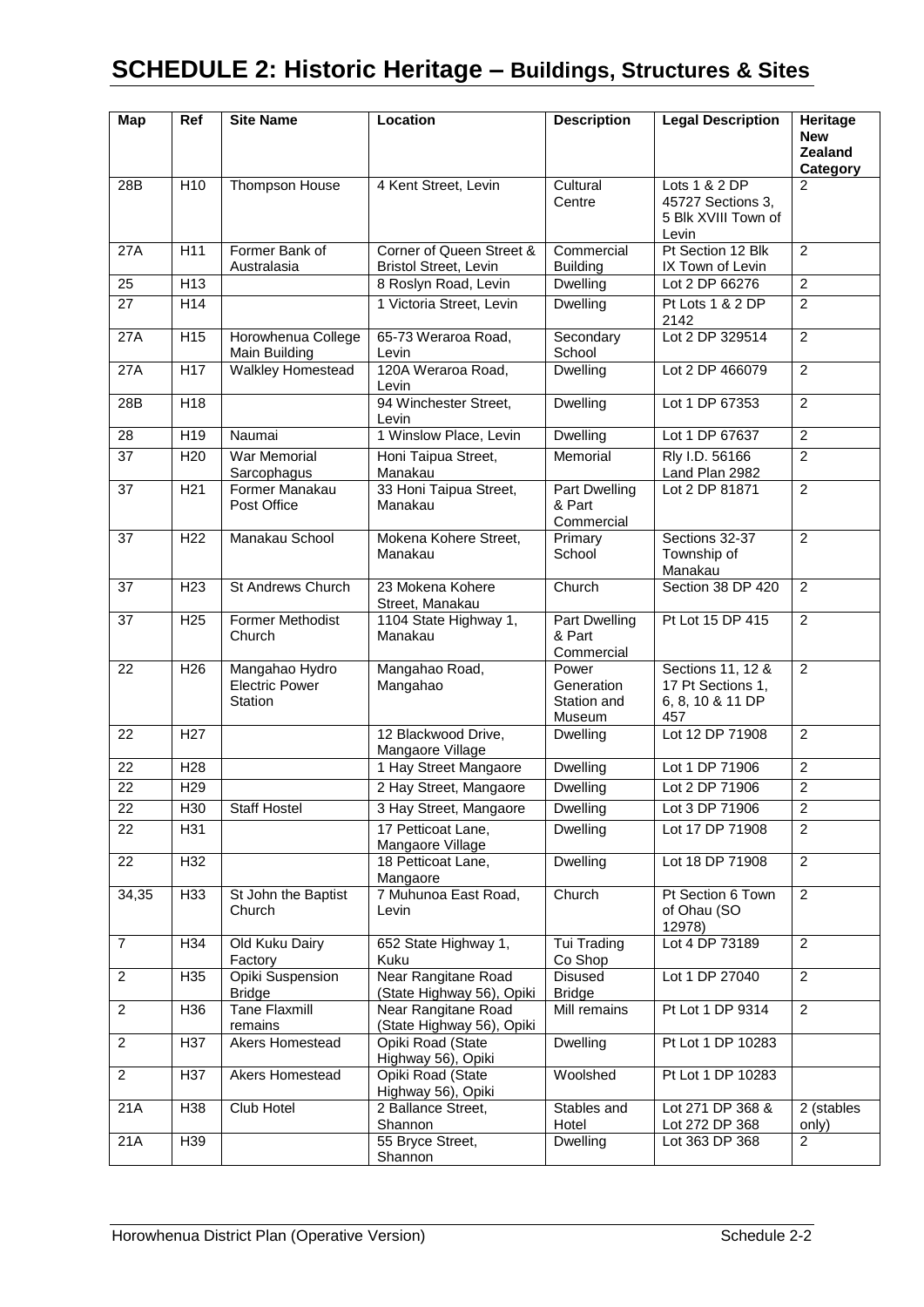| Map                          | Ref             | <b>Site Name</b>                                                          | Location                                                           | <b>Description</b>                                     | <b>Legal Description</b>                                | Heritage<br><b>New</b><br>Zealand<br>Category |
|------------------------------|-----------------|---------------------------------------------------------------------------|--------------------------------------------------------------------|--------------------------------------------------------|---------------------------------------------------------|-----------------------------------------------|
| 21A                          | H40             |                                                                           | 57 Bryce Street,<br>Shannon                                        | Dwelling                                               | Lot 364 DP 368                                          | $\overline{2}$                                |
| 21A                          | H42             | Former Shannon<br><b>Police Station</b>                                   | 17 Nathan Terrace,<br>Shannon                                      | Dwelling                                               | Lot 325 DP 368                                          | $\overline{2}$                                |
| 21A                          | H43             | Percy Nation Boer<br>War Memorial                                         | Plimmer Terrace,<br>Shannon                                        | Memorial                                               | Lot 1 DP 71514                                          | 2                                             |
| 21A                          | H44             | WW1/WW2 War<br>Memorial                                                   | Plimmer Terrace,<br>Shannon                                        | Memorial                                               | Lot 1 DP 71514                                          | $\overline{2}$                                |
| 21A                          | H46             | Former Bank of New<br>Zealand                                             | 76 Plimmer Terrace,<br>Shannon                                     | <b>Disused Bank</b><br>with first floor<br>residential | Pt Lot 194 DP 368                                       | $\overline{2}$                                |
| 5                            | H47             | Miranui Flaxmill<br>remains                                               | State Highway 57,<br>Shannon                                       | Mill remains                                           | Lot 1 DP 13248,<br>Lot 1 DP 30532, Pt<br>Lot 1 DP 40776 |                                               |
| 21A                          | H48             | Former Shannon<br>Post Office                                             | 66 Plimmer Terrace,<br>Shannon                                     | Part Dwelling<br>& Part<br>Commercial                  | Lot 1 DP 66855                                          | $\overline{2}$                                |
| 21A                          | H49             | Church of the<br>Venerable Bede                                           | 34 Stout Street, Shannon                                           | Church                                                 | Lots 217 & 218 DP<br>368                                | $\overline{2}$                                |
| 21A                          | H <sub>50</sub> | Venerable Bede<br>Church Hall                                             | 32 Stout Street, Shannon                                           | <b>Church Hall</b>                                     | Lots 217 & 218,<br>DP 368                               | $\overline{2}$                                |
| 21                           | H <sub>51</sub> |                                                                           | 56 Stout Street, Shannon                                           | Dwelling                                               | Lot 2 DP 43058                                          | $\overline{2}$                                |
| 21                           | H <sub>52</sub> |                                                                           | 62-64 Stout Street,<br>Shannon                                     | Dwelling                                               | Pt Lot 144, 145 DP<br>369                               | $\overline{2}$                                |
| 4                            | H <sub>56</sub> |                                                                           | 969 Koputoroa Road,<br>Levin (formerly 41 Bath<br>Street, Levin)   | Dwelling                                               | Lot 4 DP 350389                                         | $\overline{2}$                                |
| 7, 27,<br>27B,<br>28,<br>28B | H <sub>59</sub> | Levin Cenotaph                                                            | 4-12 Kent Street, Levin                                            | War Memorial                                           | Section 2 Block<br>XVIII Town of<br>Levin               |                                               |
| 7, 27                        | H60             | Weraroa Peace<br>Gate and the<br>Pioneer Memorial                         | North-west Corner of<br>Mako Mako Road and<br>Oxford Street, Levin | War<br>Memorials                                       | Part Section 32<br>Levin Suburban                       |                                               |
| 3, 16                        | H <sub>61</sub> | Tokomaru Memorial<br>Gates                                                | 5 Tokomaru East Road,<br>Tokomaru                                  | War Memorial                                           | Section 166 Town<br>of Tokomaru                         |                                               |
| $\overline{5}$               | H <sub>62</sub> | Moutoa Memorial<br>Gates                                                  | Foxton-Shannon Road,<br>Moutoa (south of Moutoa<br>Hall)           | War Memorial                                           | Section 21 Block<br>VII Mt Robinson<br>SD               |                                               |
| 1, 14,<br>15,<br>15A         | H <sub>63</sub> | Foxton War<br>Memorial                                                    | Corner of Ravensworth<br>place and Main Street,<br>Foxton          | <b>War Memorial</b>                                    | Main Street,<br>Foxton (Road<br>Reserve)                |                                               |
| 1, 14,<br>15,<br>15A         | H64             | Former Manawatu<br><b>Herald Building</b><br>(partial refer to note<br>2) | 6 Main Street, Foxton                                              | Commercial<br><b>Building</b>                          | Part Section 100<br>Town of Foxton                      |                                               |
| 1, 14,<br>15,<br>15A         | H65             | Foxton Racing Club<br><b>Building (Façade</b><br>only)                    | 8 Main Street, Foxton                                              | Dwelling                                               | Part Section 100<br>Town of Foxton                      |                                               |
| 1, 14,<br>15,<br>15A         | H66             | De Molen                                                                  | 24 Harbour Street,<br>Foxton                                       | <b>Wind Mill</b>                                       | Part Section 598<br>Town of Foxton                      |                                               |

# **SCHEDULE 2: Historic Heritage – Buildings, Structures & Sites**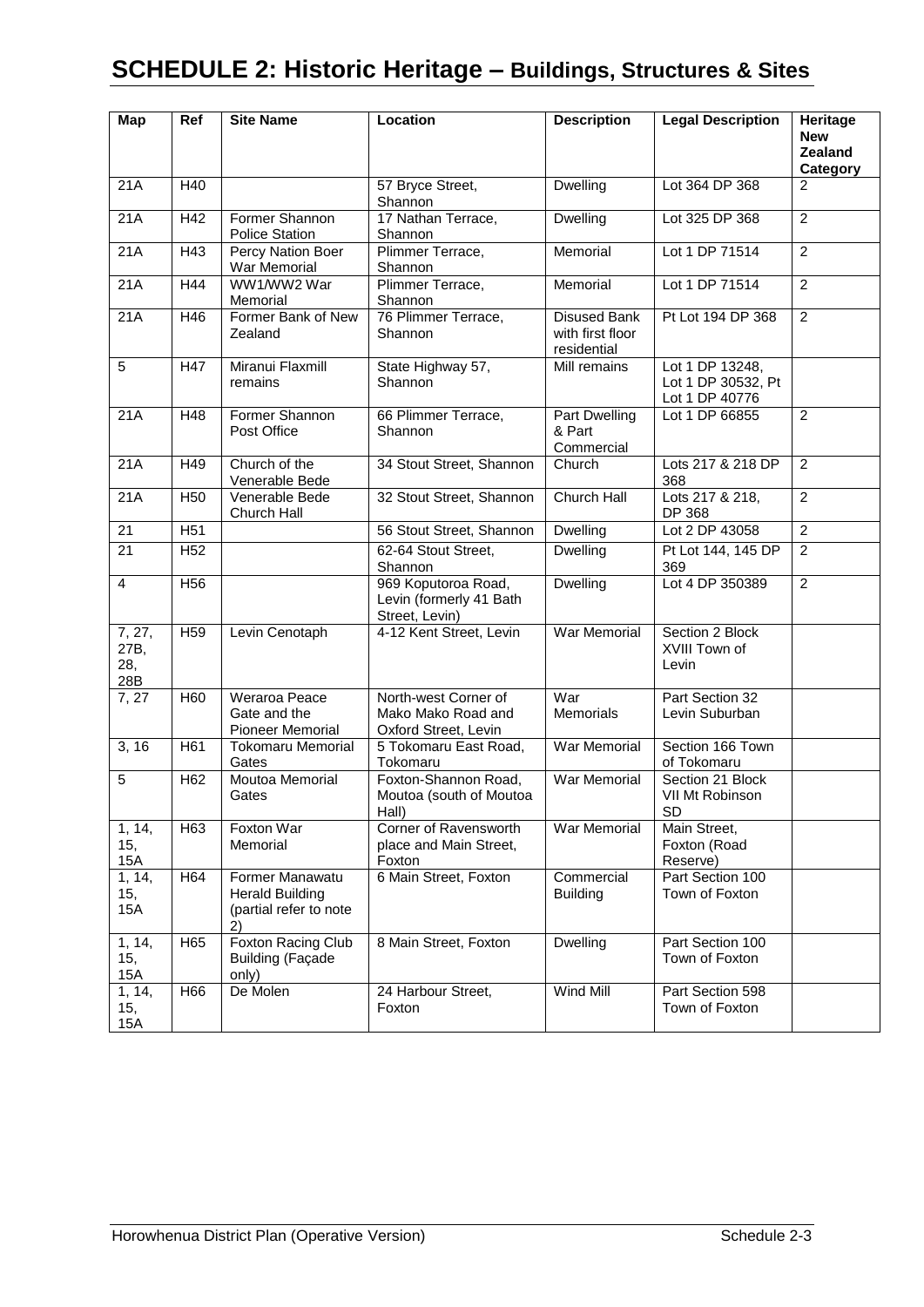Note 2: This listing only applies to the original Manawatu Herald building constructed circa 1879 and the reconstructed façade (please refer to below aerial photograph).



Aerial photograph of Former Manawatu Herald Building showing the sections that are included in the listing (in yellow)

#### **Historic Heritage Sites (sites and areas that are of national, regional and/or local significance)**

| Map | Ref             | <b>Site Name</b>                       | Location                                                                                                 | <b>Description</b>                                                   | <b>Legal Description</b>                     | Heritage<br><b>New</b><br><b>Zealand</b><br>Category |
|-----|-----------------|----------------------------------------|----------------------------------------------------------------------------------------------------------|----------------------------------------------------------------------|----------------------------------------------|------------------------------------------------------|
| 19  | H <sub>53</sub> | Hydrabad $(1865 -$<br>1878) Wreck Site | Waitarere/Hokio Beach<br>(650 metres south of the<br>beach access track at the<br>end of Hydrabad Drive) | Ship Wreck                                                           | Grid Reference:<br>NZTM E1785420<br>N5507343 | 2                                                    |
|     | H <sub>54</sub> | Foxton Moa Hunter<br>Midden            | Wylie Road, Foxton                                                                                       | Midden/Oven                                                          | Pt Lot 4 DP 60293                            | $\mathfrak{p}$                                       |
| 5   | H <sub>67</sub> | Whitaunui Military<br>Defaulter's Camp | 1027 Foxton-Shannon<br>road, Moutoa                                                                      | Former<br>Detention<br>Camp for<br>World War<br><b>Two Objectors</b> | Section 116<br>Moutoa District               |                                                      |